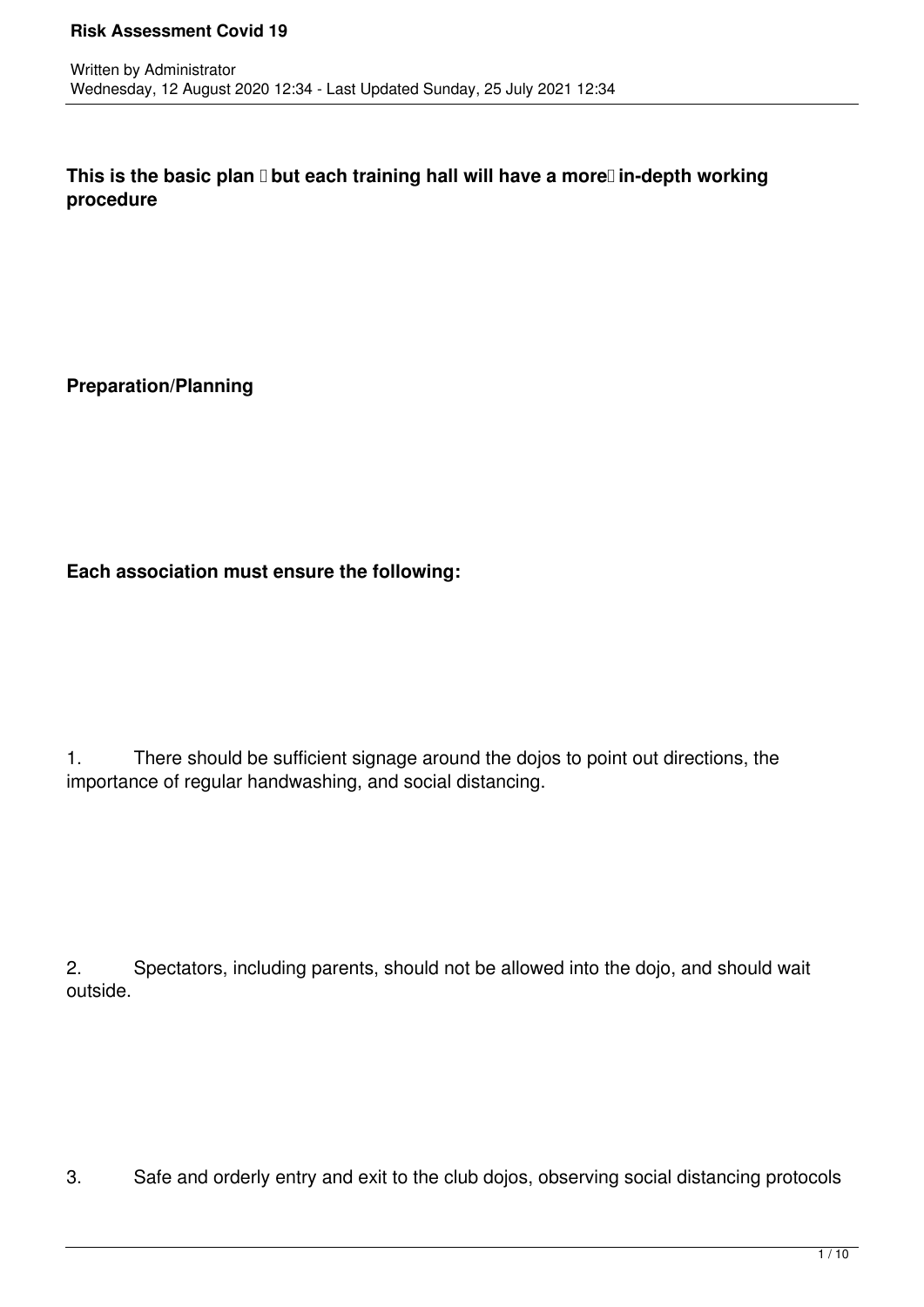### **Risk Assessment Covid 19**

of 2 metres.

4. Members queuing outside must observe and maintain social distance. They should not enter the dojo until invited.

5. There should be a mandatory health check on arrival. A simple health check questionnaire should be completed asking if the member has experienced any illness since the previous session. Should a member report having any symptoms of COVID 19, then they must not be allowed to train and must report immediately to the NHS for a formal test. Instructors must make a clear note of such an occurrence. Every person is temperature checked on arrival (handheld devices are readily available from various sources online). Anyone with a raised temperature must not be allowed to train. For those that hire facilities, this check might be conducted by the facility management (instructor must check). Anyone showing any signs of the coronavirus must not train and contact the track and trace service.

6. The dojo must have clear markings where each person should stand. Everyone must be allocated 9.3 square metres (100 square feet) based on calculations using the dojo area, toilet, and changing facilities. The member should occupy the middle of that square. This is to ensure that adequate distance is always maintained, even during practice. A member can occupy other parts of their allocated space, but all members in the class must occupy the same space within their allocated area, which maintain social distancing. An instructor must constantly observe that social distancing is maintained throughout training.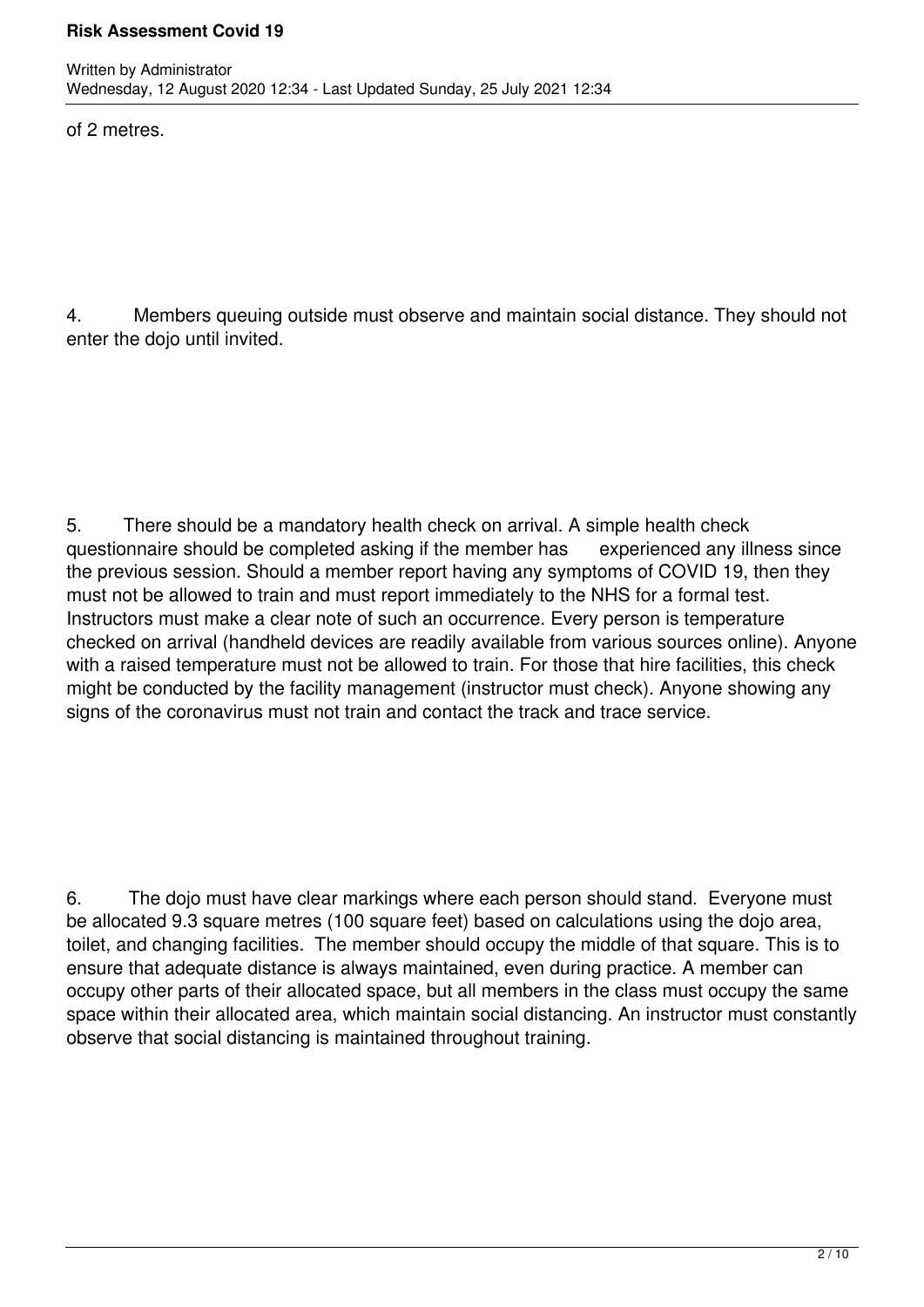### **Risk Assessment Covid 19**

7. The dojo must always be ventilated as best as possible with doors and windows open unless otherwise directed by the facility provider. The area must be well ventilated and systems that simply recirculated the same air are not acceptable ventilation systems. It is recognised that some modernised facilities will have appropriate ventilation. In facilities where such ventilation is not available, the appropriate risk assessment must be undertaken to identify how this can be mitigated.

8. On entry, a member must be directed to a designated marked position and wait for the session to begin. This may be particularly challenging for our younger members who must be constantly monitored. A full explanation will help to maintain this.

9. Members should arrive changed and ready. It is anticipated that changing rooms will not be open. There should be no changing in toilets, or the dojo. There is still debate about whether shoes are safer than bare feet. It is recommended that each association clarifies this with their local public health authority.

10. Preferably, sessions should be pre-booked.

11. Payments for sessions should be contactless where possible.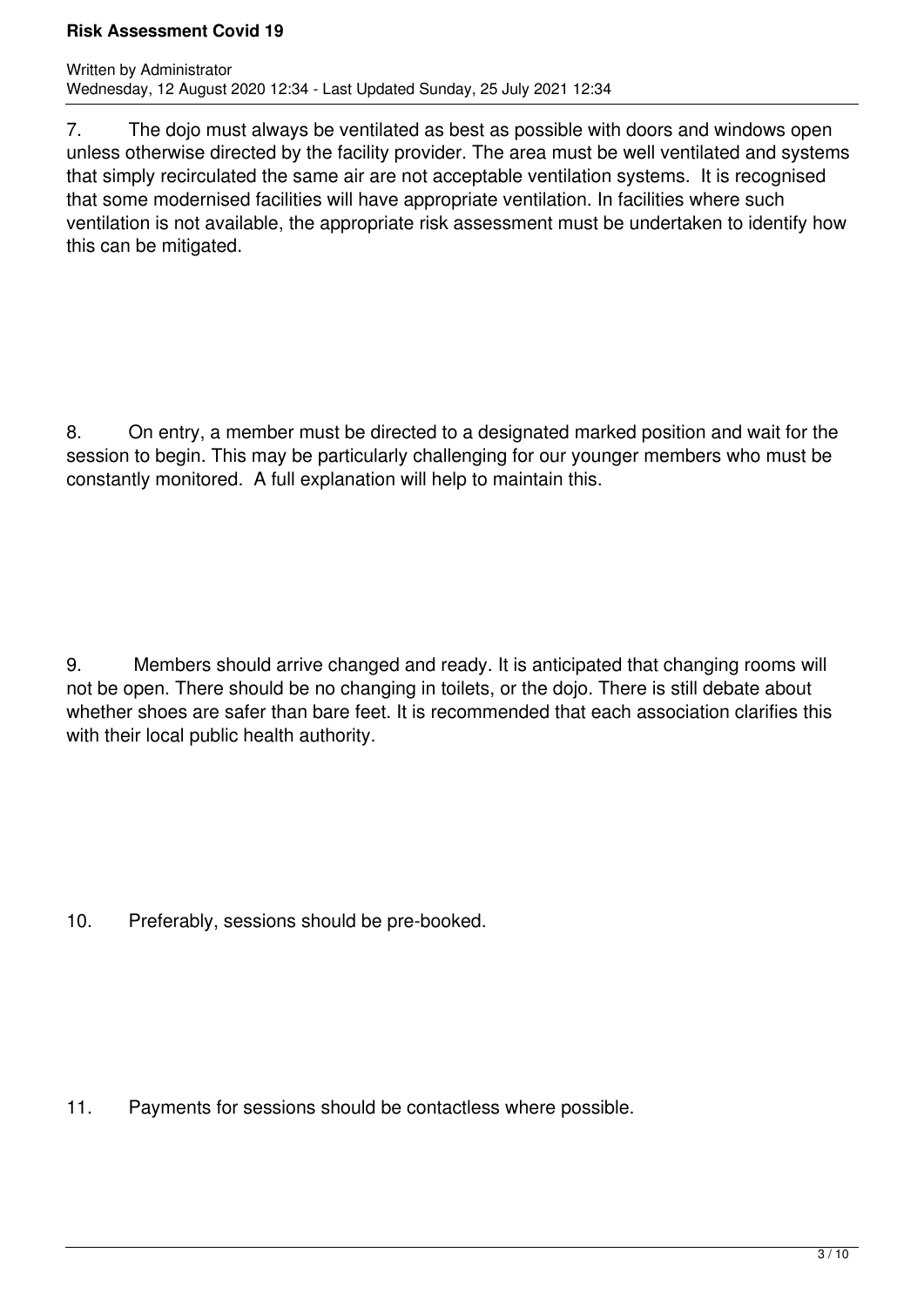12. A record of contact details of all those that attend sessions must be kept assisting the Government's track and trace programmes. Clubs are legally obliged to ensure they have this information. Members must be advised of this record, and that they do not have a choice to 'opt-out' of this obligatory requirement.

13. Soap and water hand washing is the preferred option but in any event cleansing gel needs to be available and used as additional cleansing before and after practice. It is the responsibility of both the instructors and the members to ensure that antibacterial gel is readily available. Paper towels should be provided.

# **Training/Practice**

1. Only NON-CONTACT training is allowed at this time. Though some family groups could practice with contact, this should not happen in 'public' sessions as it will give the wrong impression and must not form any part of the community training programme at this time

2. Drilling in moving lines (like marching) is only allowed if members are in a single rank and have clear 'lanes' to move up and down. There must be no entry into another person's marked space at any time.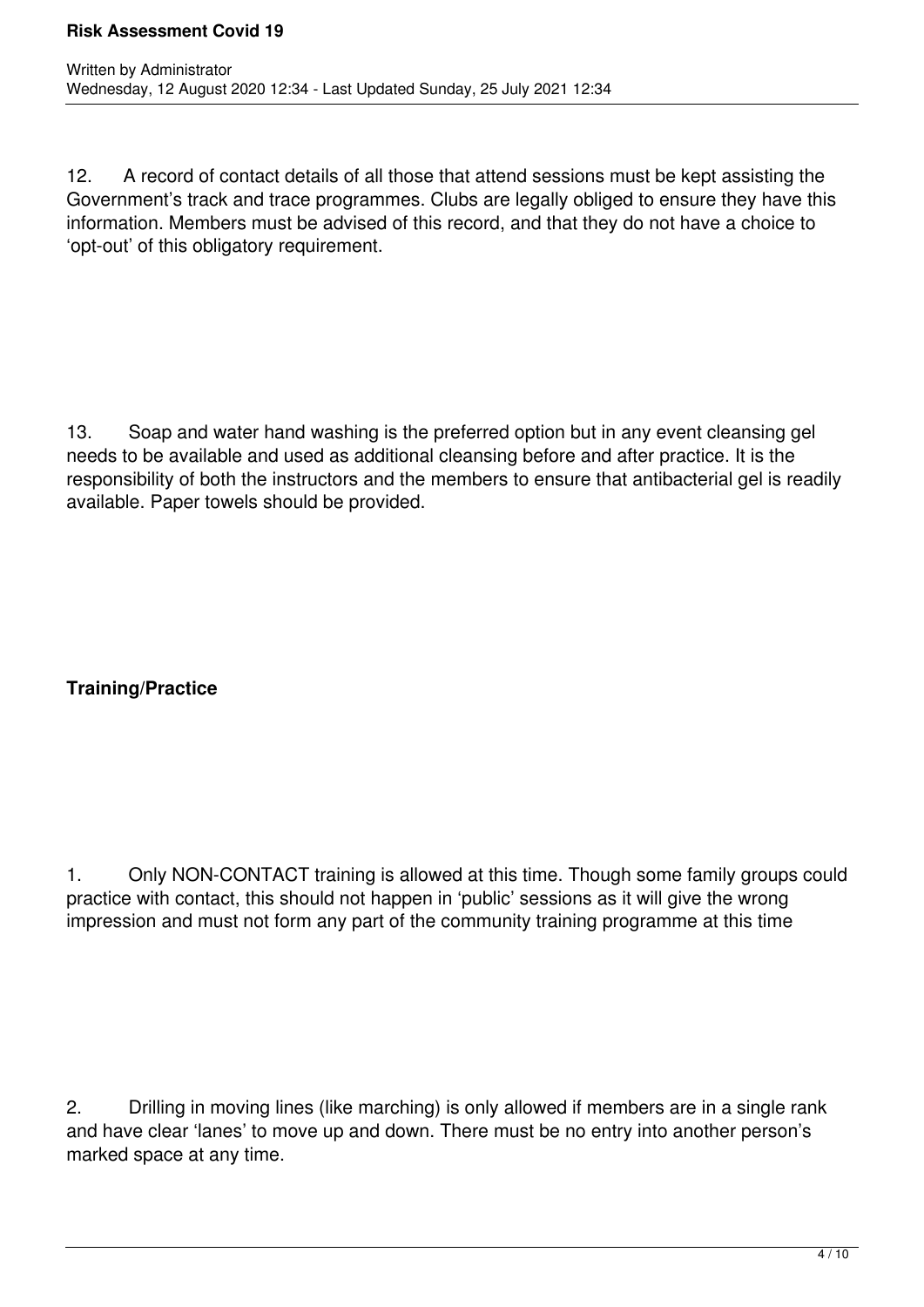3. There should be no kiai Forcefully driving air from the body (as in shouting) increases the risk of droplets being spread and would require greater social distance needed between members as well as potentially infecting surfaces around the members. In this context, Instructors need to be mindful of their calls/commands and should seek to increase the distance between themselves and the assembled class.

4. All forms of face coverings may restrict breathing efficiency and should not be used during exercise except on specific advice from a Doctor. If they are to be used, then the following is recommended:

Wash hands thoroughly with soap and water for 20 seconds or use hand sanitiser before putting a *before* putting a *before* putting a

- Avoid touching the face or face covering
- Change face covering if it becomes damp or if it has been touched
- Continue to wash hands regularly
- Change and wash the face-covering daily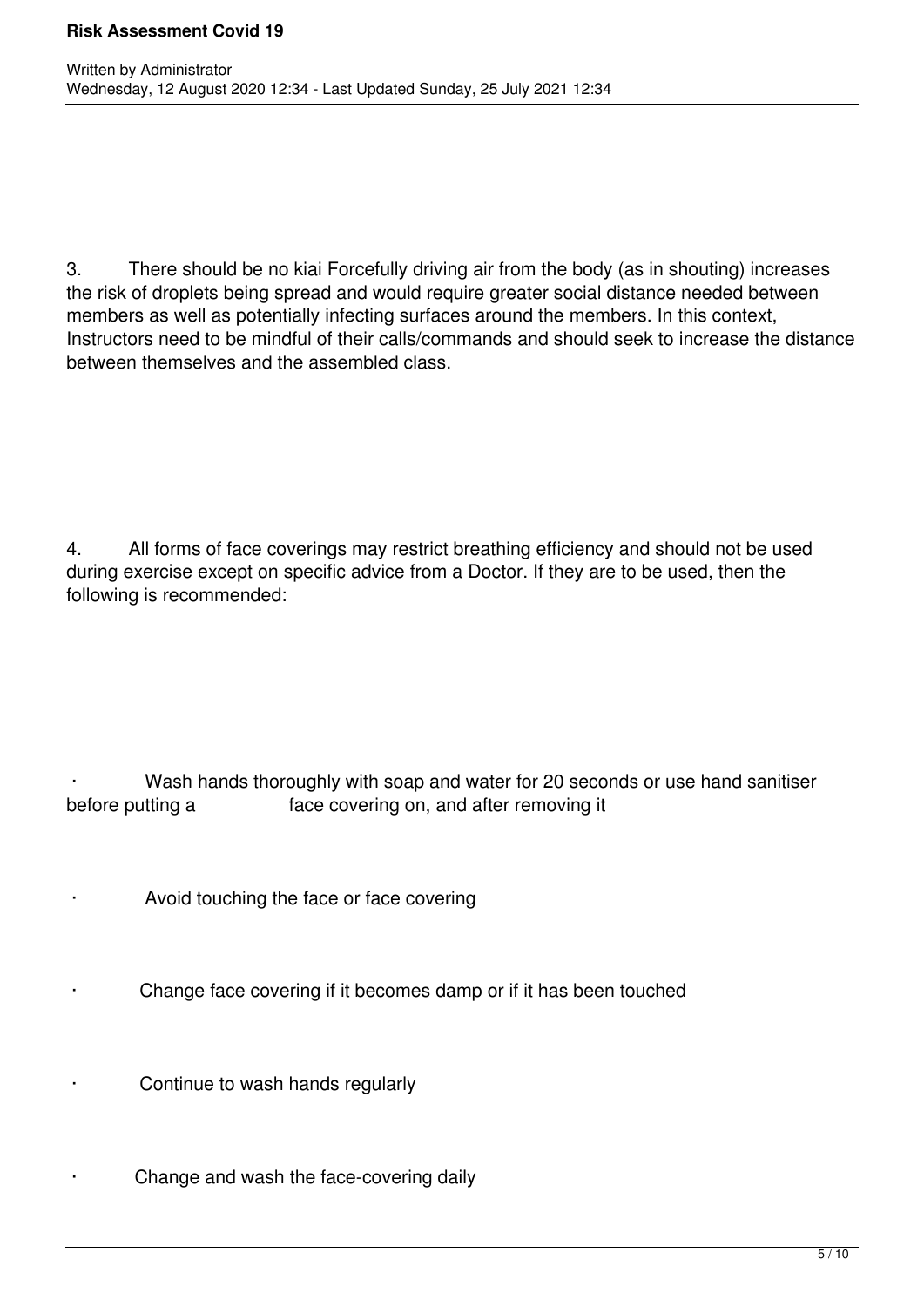· If the material is washable, wash in line with the manufacturer's instructions. If it is not dispose of it carefully in the usual waste

5. Sharing of any equipment is prohibited.

6. Instructors must refrain from guiding or touching any member's limb during practice.

7. If toilets are used, they must be cleaned immediately following use. The hands must be washed thoroughly, and paper towels disposed of properly.

**Post-Session**

**At the end or between sessions**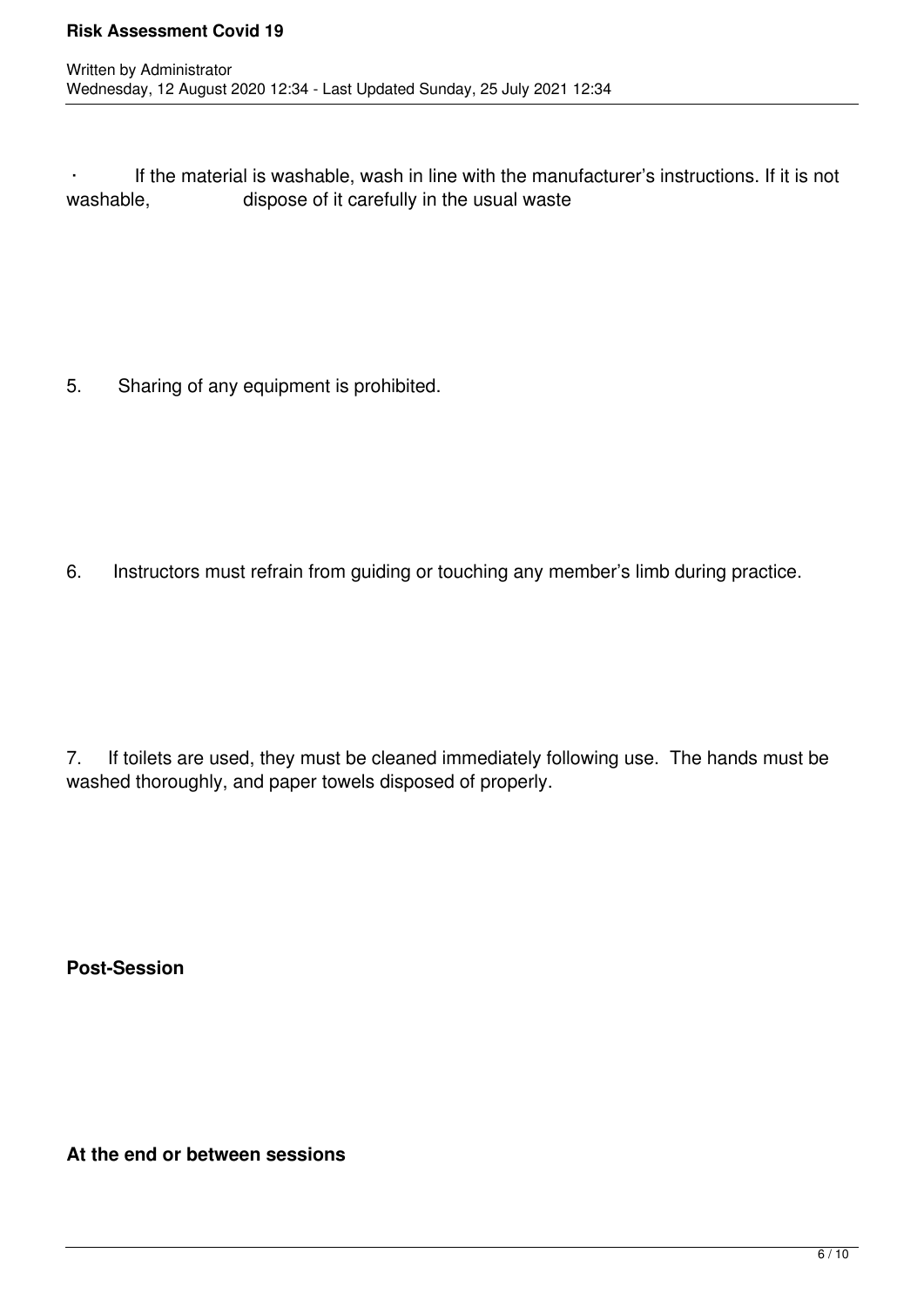1. Members must leave the dojo in an orderly and organised fashion. They must leave as they arrived and change at home.

2. All members are advised to immediately shower on returning home.

3. All members MUST clean their training clothes (gi or otherwise) between sessions.

4. Any congregating of people must be away from the dojo and outside, whilst maintaining social distancing protocols. The social aspects of a club should not be under-estimated as it contributes to the overall well-being of members, but these activities must be conducted in line with government guidance.

5. There must be no hugging or embracing between members at any point, but especially after a session when members are likely to have been perspiring.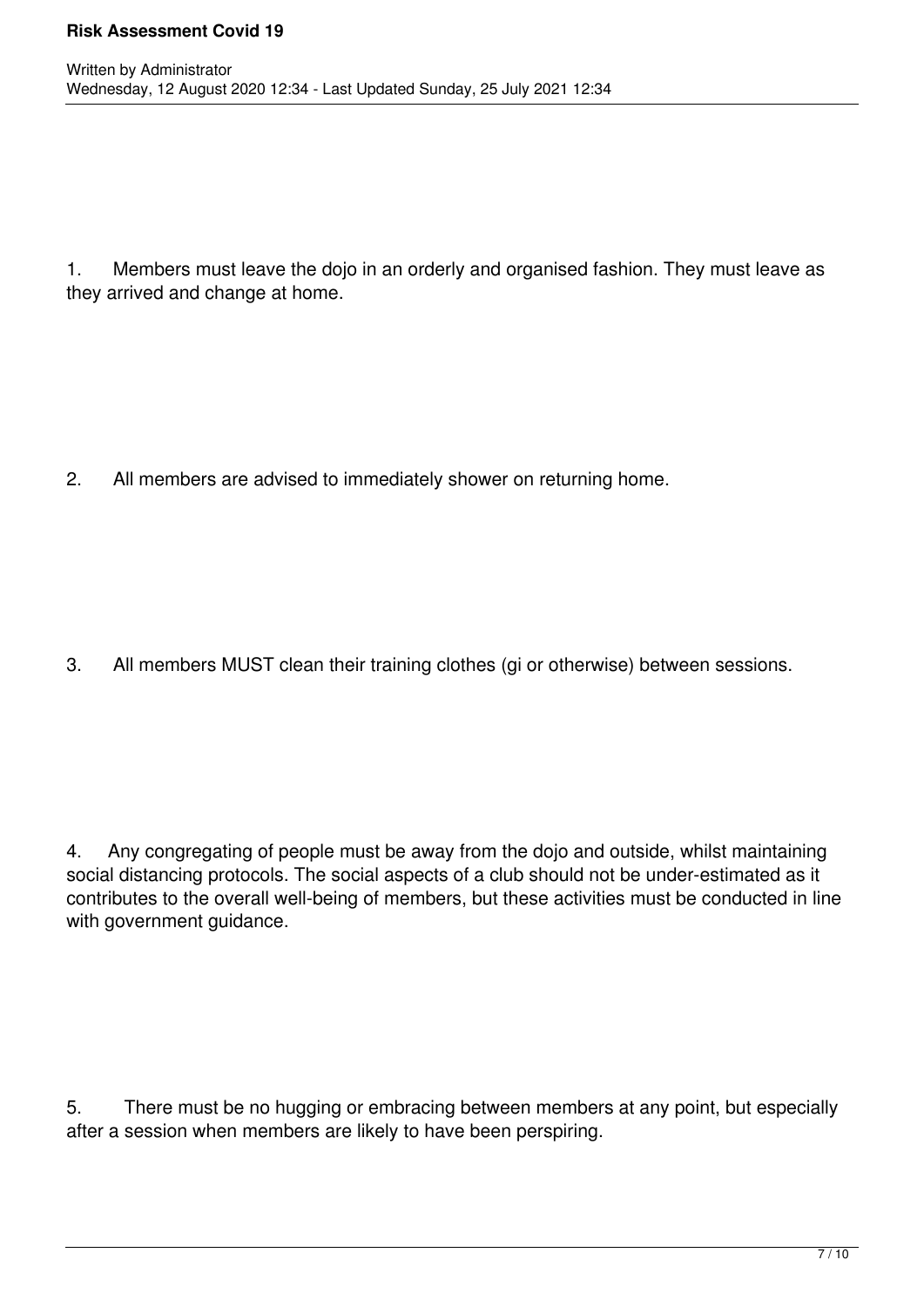6. If the session is in between sessions, then all surfaces must be cleaned using an appropriate steriliser.

7. If multiple classes are held over the day/evening, the instructor must allow adequate time between classes for clearing and cleaning of the dojo (15 minutes between each class to allow for air circulation. The hall must be empty). This is to ensure and minimise the risk of contamination and maintaining social distancing. There must be no over-crowding at any time around entrances and exits (we will be using one door for entrances and another for exits. Members will be brought into sports centres from the car park without parents. It is very important to be on time – 10 minutes before class start is ideal as we have to check temperatures. If you arrive late, you will not be able to enter the sports centre).

8. There must be no shared use of drinking bottles at any time.

It is recognised that implementing the above measures will place significant pressure on time and space. Class sizes will more than likely reduce in number, and perhaps need to be shorter, which in turn places pressure on finances. However, these measures are mandatory if clubs wish to train in their dojo.

## **IN SUMMARY**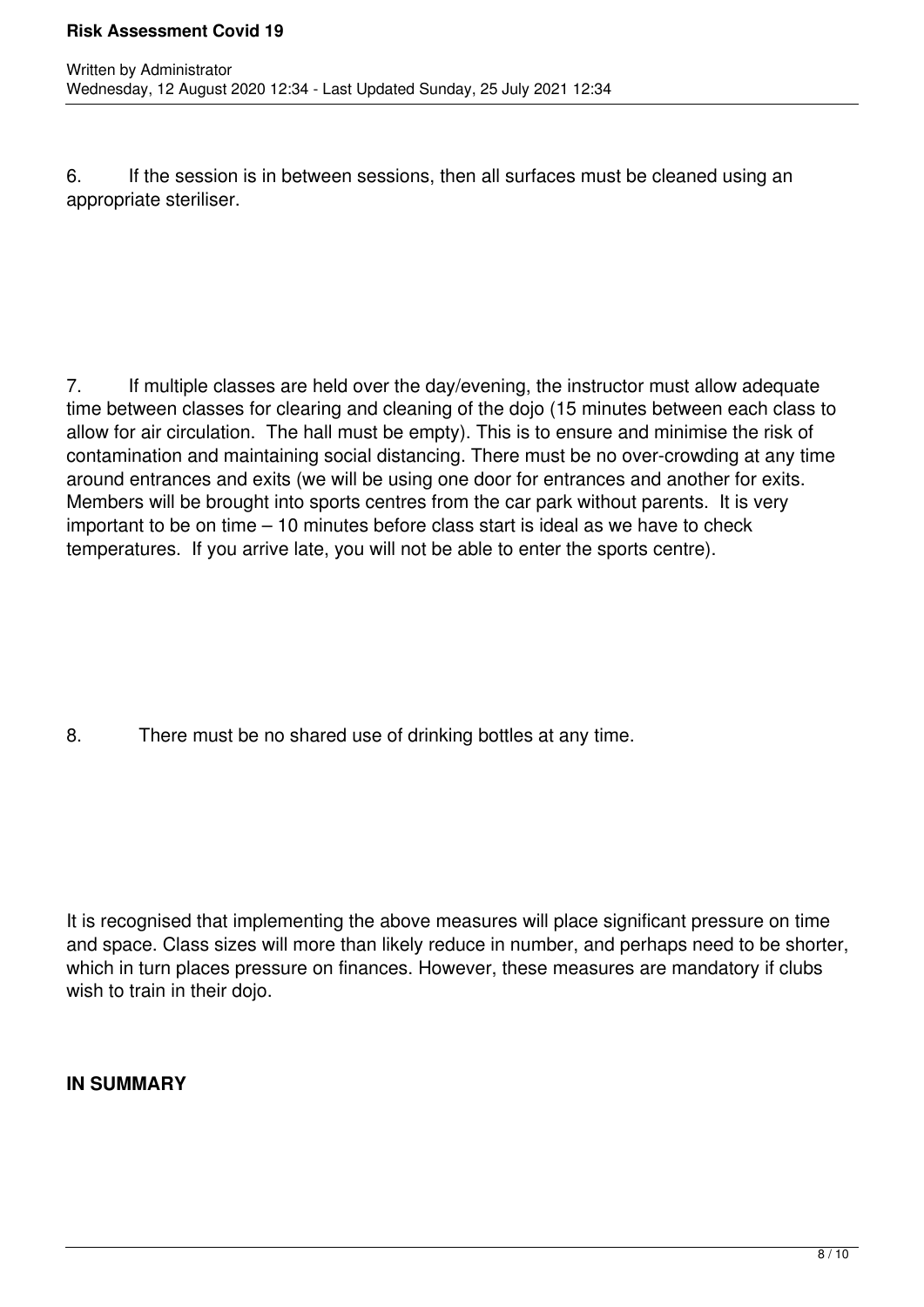The dojo and facilities must be thoroughly cleaned before returning to training.

Temperatures must be taken and anybody found to have a high temperature should not be allowed **busing to train.** Anyone who displays COVID symptoms should leave and arrange for testing.

Class timetables should be adapted to allow for social distancing.

When waiting to enter or leaving the dojo, social distancing of 2 metres should be maintained.

Changing rooms should not be used except for people with disabilities and those with special needs.

· When training each individual must have a minimum of 9.3 square metres (100 square feet) subject **to adequate ventilation**.

Classes must not include any contact training whatsoever including those from the same 'bubble'.

Equipment should not be used.

Following training, all areas which have been used should be cleaned.

 · Touching any part of the face should be discouraged while regular handwashing and/or hand sanitisation should be strongly encouraged.